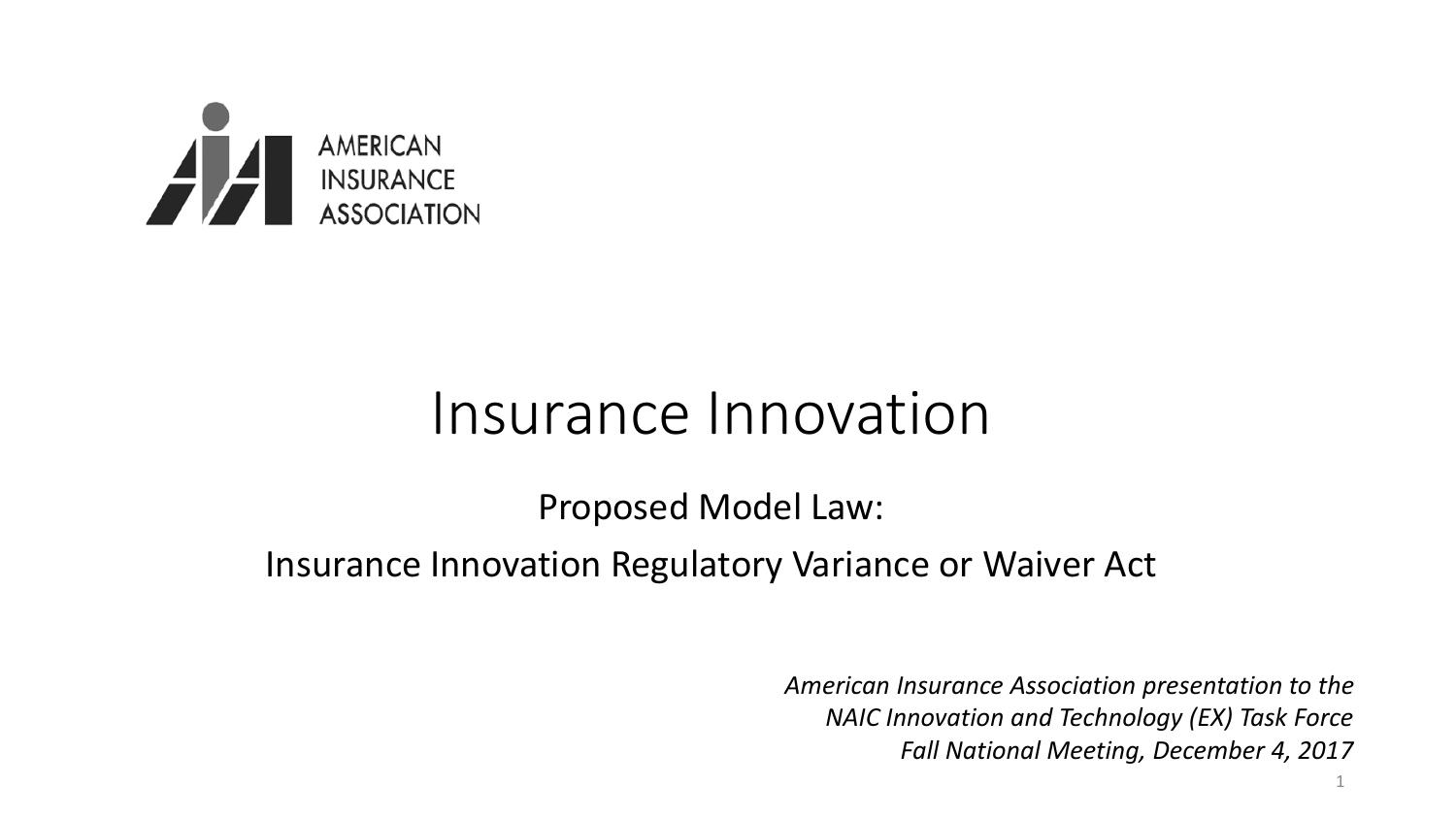

### *Insuretech holds great promise*

Innovative new insurance technologies, products and services hold great promise for improving:

- Understanding and mitigation of risk
- Efficiency and cost of insurance transactions
- Speed of claims payments, and
- Overall customer satisfaction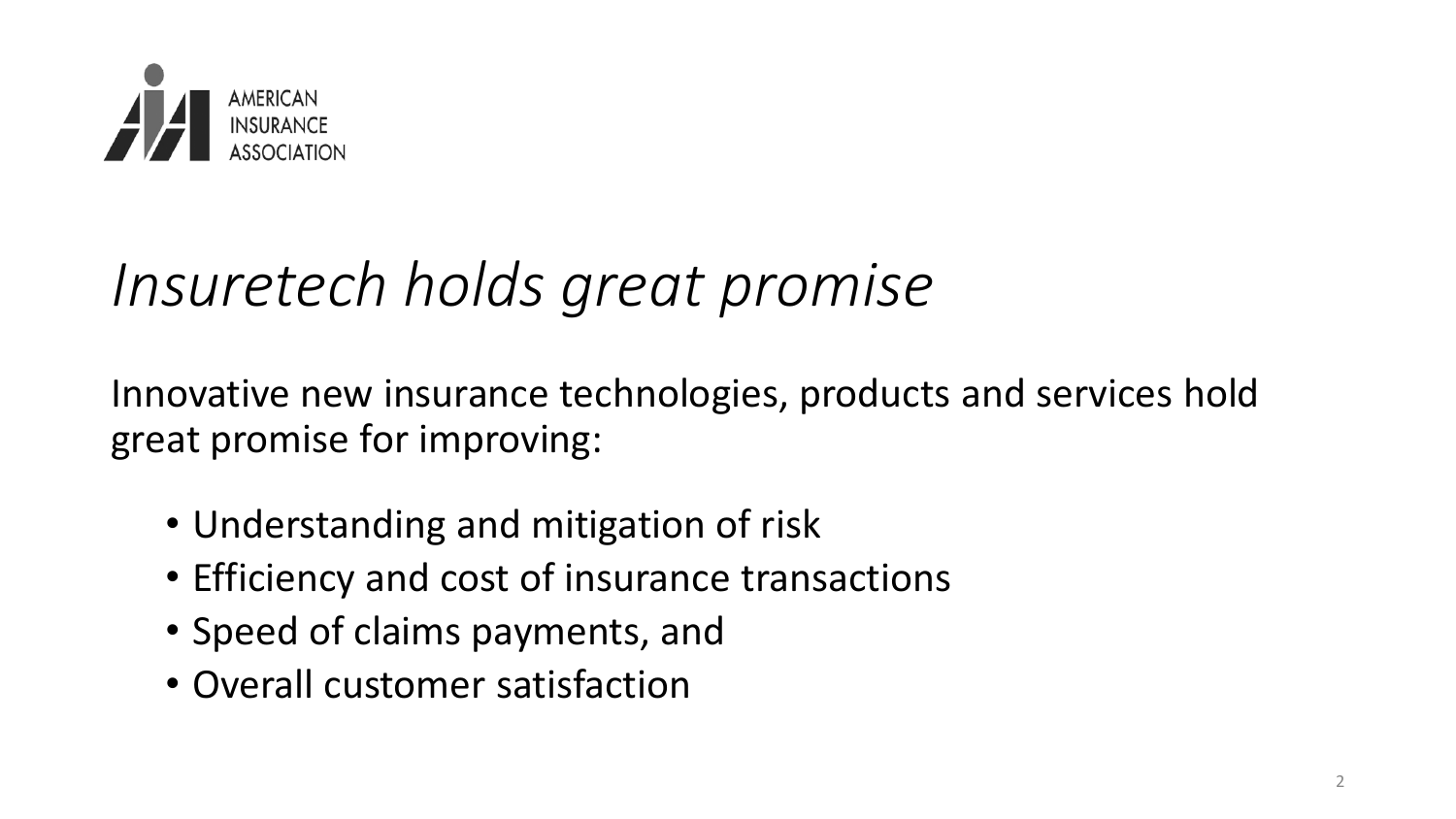

- U.K. Financial Conduct Authority (FCA) launched its regulatory sandbox in June 2016
	- 24 firms applied and 18 firms accepted into first cohort (1 insurance firm)
		- 75% have successfully completed testing and 90% of those firms are continuing toward a wider market launch
	- 77 firms applied and 24 firms accepted into second cohort (6 insurance firms)
	- FCA currently evaluating applications for third cohort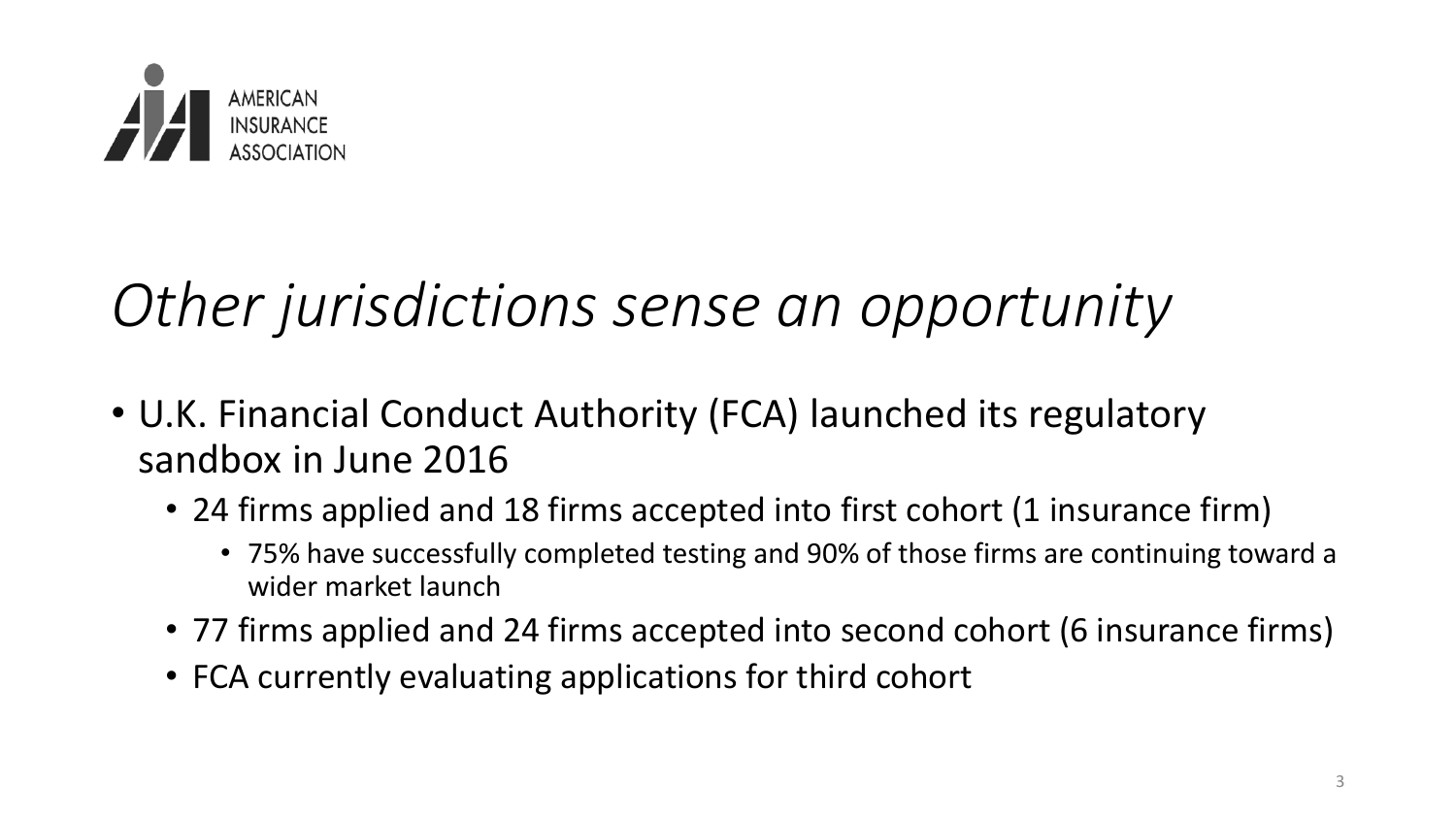

- Australian Securities & Investments Commission (ASIC) launched a regulatory sandbox in December, 2016
	- Applies to insurance for home contents and personal property, but pending legislation proposes to expand the eligible types of business
- ASIC also has entered into fintech cooperation and information sharing agreements with regulators in China, Singapore, United Kingdom, Ontario, Hong Kong, Japan, Malaysia and Abu Dhabi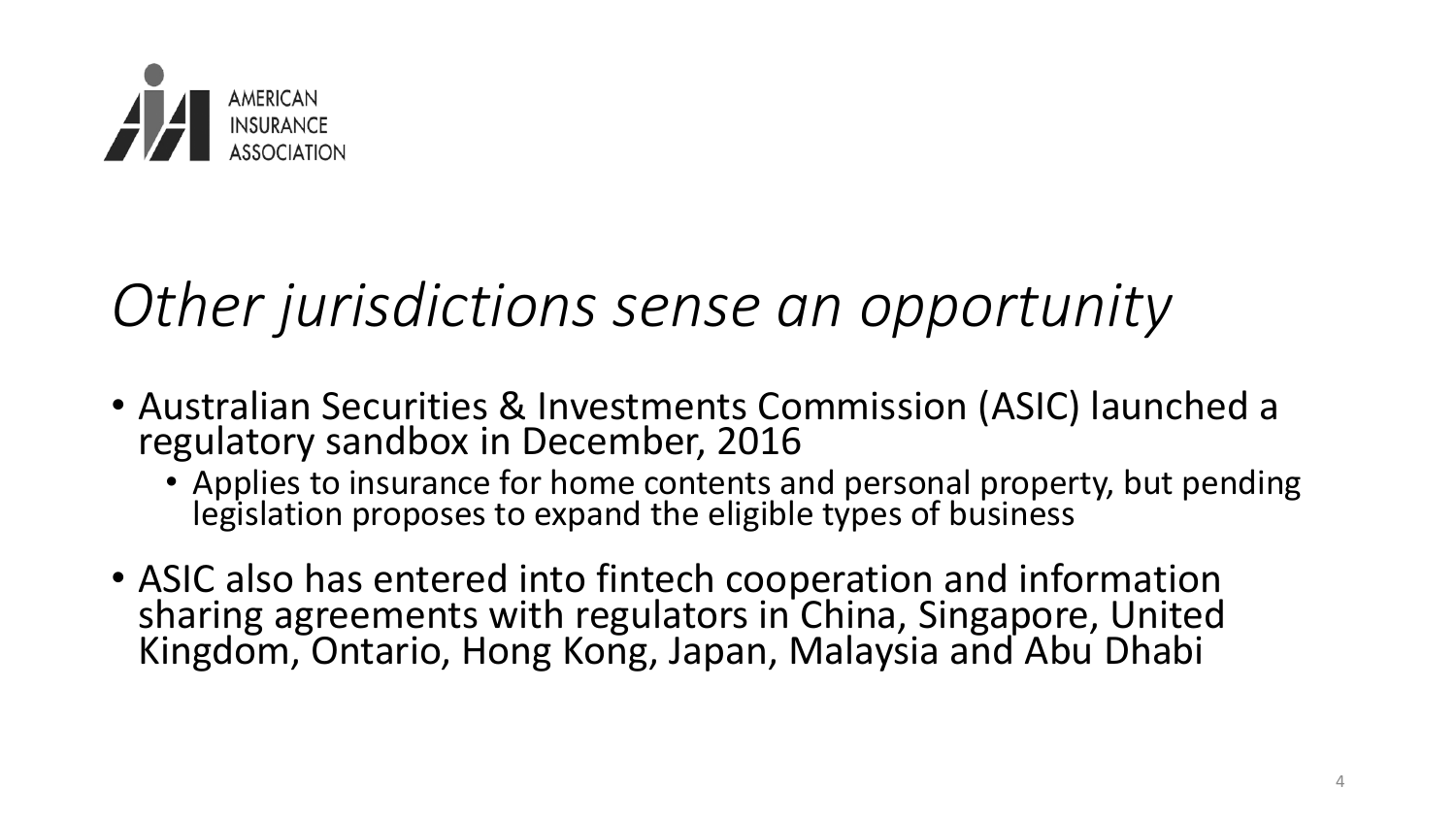

- Monetary Authority of Singapore (MAS) launched its regulatory sandbox in June 2016
	- > 30 firms applied into the first cohort
		- First "graduate" from the MAS sandbox was an insurance broker with a mobile app for customers to manage all of their policies digitally in one place
		- The graduating firm is now a licensed insurance broker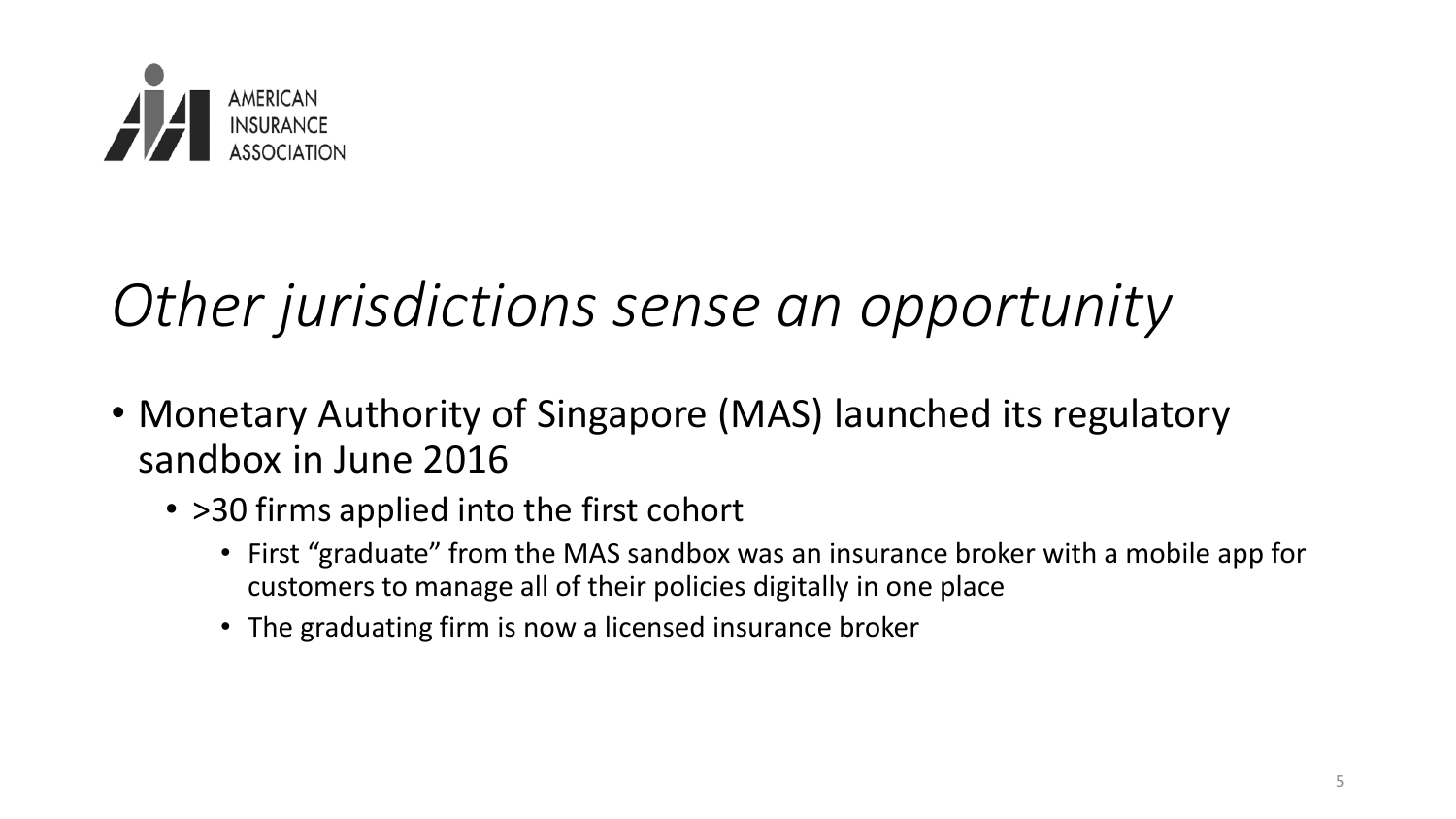

What do these sandboxes have in common?

Regulators are actively promoting the development of innovative ways to meet evolving customer needs and expectations by

- Providing a supervised process for pilot testing and experimentation with new insurance products, services and technologies
- Relaxing specific legal and regulatory requirements that act as hurdles to innovation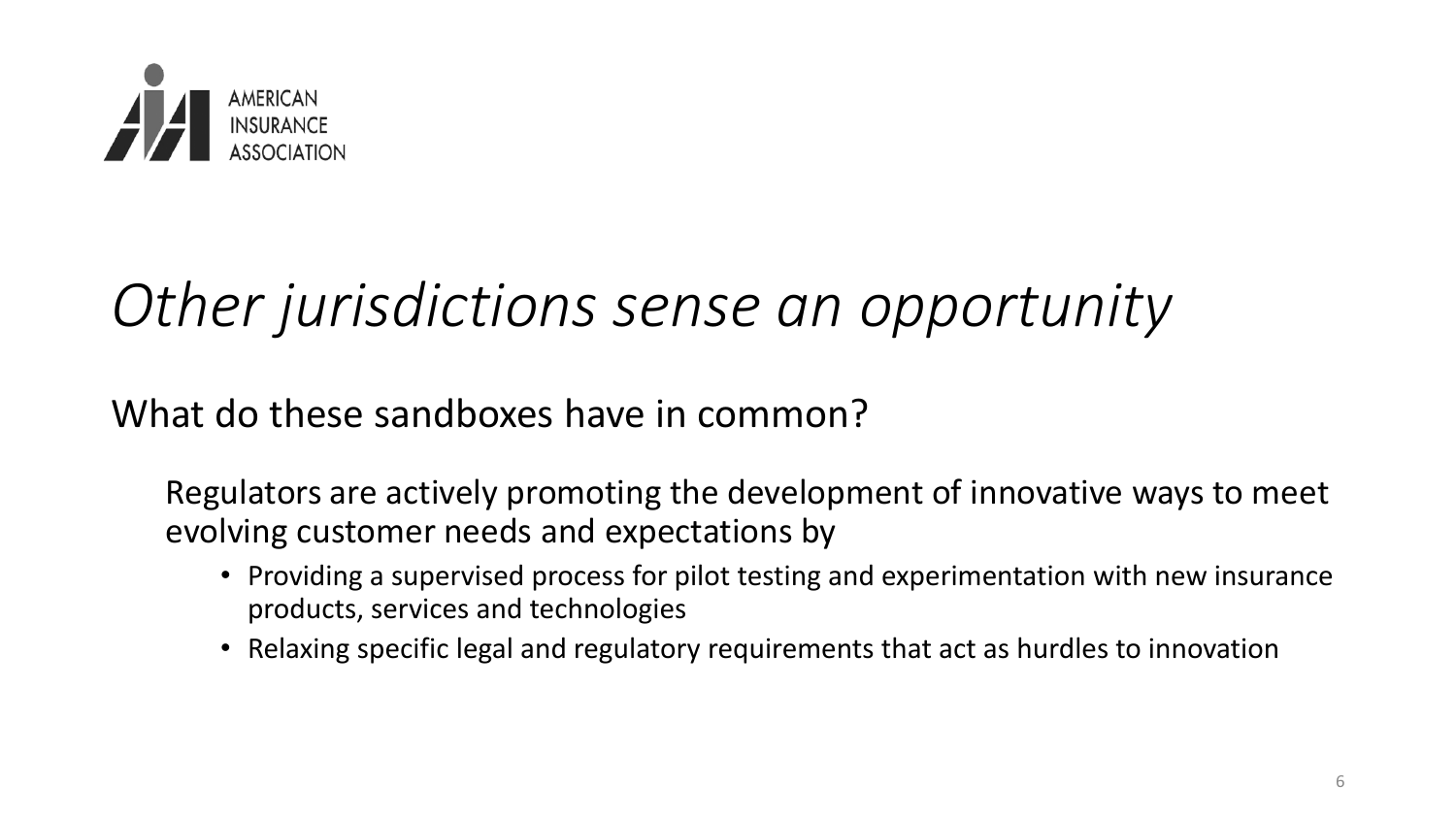

#### *AIA Proposal*

The NAIC and the states should actively encourage the pilot testing and implementation of innovative new insurance technologies, products and services by considering legislation to

- Authorize state insurance regulators to grant targeted relief from certain insurance laws, rules or regulations
- Give state regulators broad discretion to attach consumer protections and other conditions to any grant of relief
- Adopt clear protections for trade secrets
- Include measures to maintain a level playing field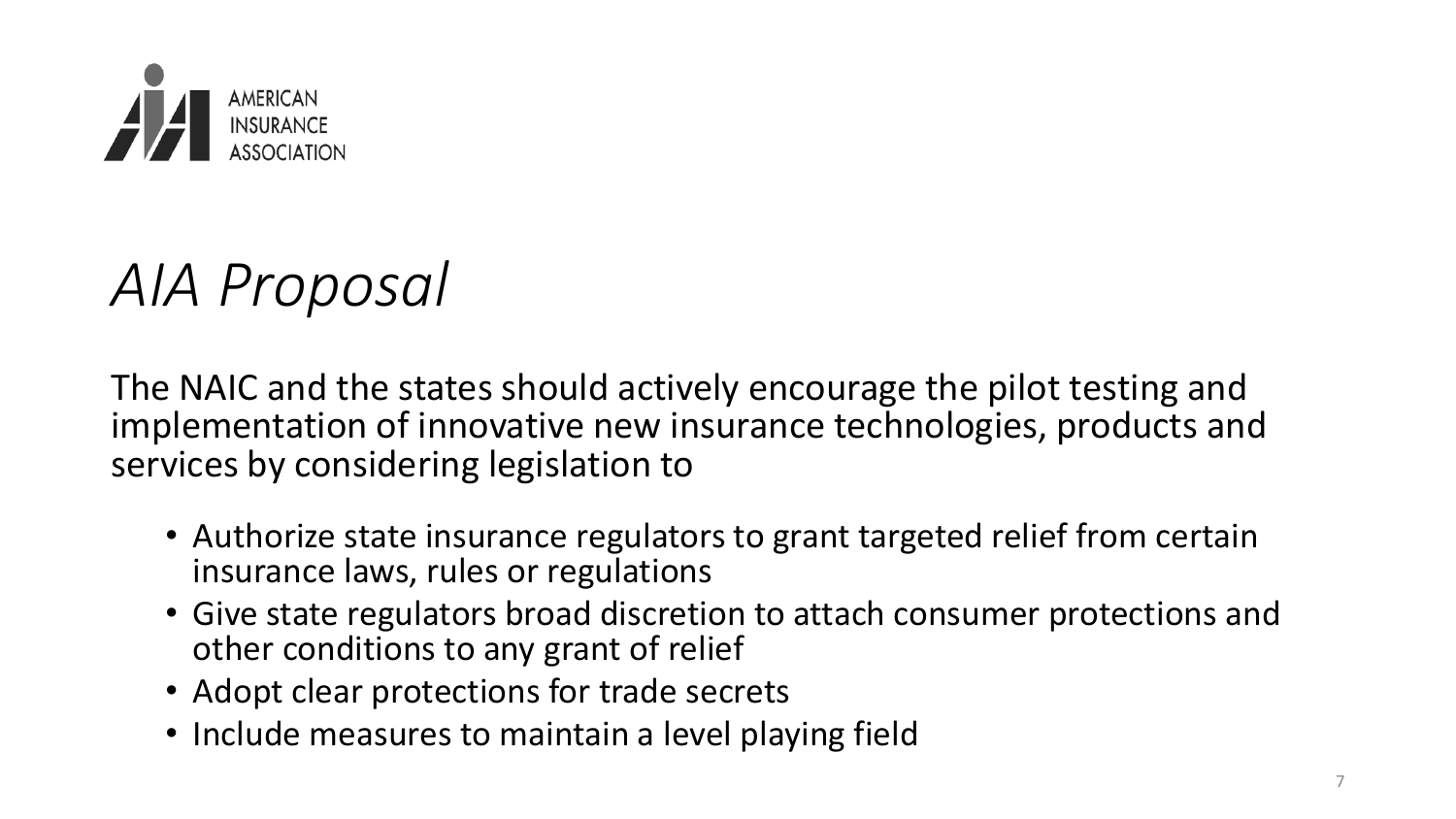

#### *Insurance Innovation Regulatory Variance or Waiver Act*

Creates the foundation necessary to promote insurance innovation

- Authorizes insurance regulator to grant variances, waivers or no-action letters with respect to the application or enforcement of requirements that would discourage or prohibit the introduction of innovative new insurance technologies, products or services
- Applicant for relief must demonstrate that the purpose of an underlying law or regulation has been or will be achieved by alternative means
- Regulator fully authorized to attach terms and conditions necessary to protect consumers or mitigate risks
- Protects trade secret information and sensitive communications between innovator and regulator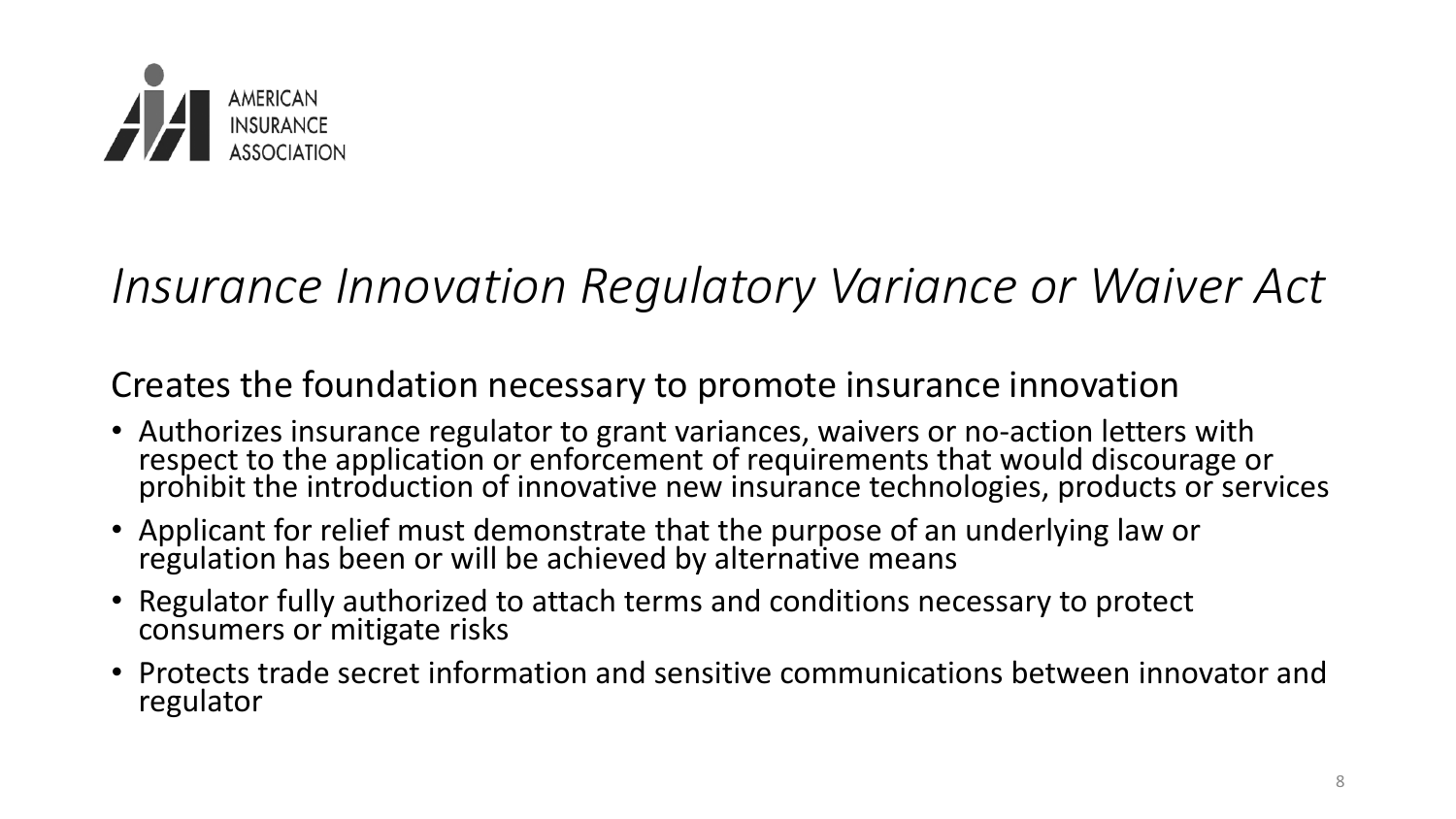

#### *Insurance Innovation Regulatory Variance or Waiver Act*

#### Maintains level playing field by

- Making certain information public at the time the regulator receives an application for relief and at the time any relief is granted
- Permits regulators to see and test which laws may need modernization and provides for an annual report to the Legislature as a vehicle for making such recommendations
- Prohibiting relief from certain essential regulations governing
	- Solvency and investments, including any law or regulation required for NAIC Accreditation
	- Licensing and certificates of authority
	- Participation in residual markets and guaranty funds
	- Application of taxes and fees
	- Any other law or regulation the regulator deems ineligible for relief